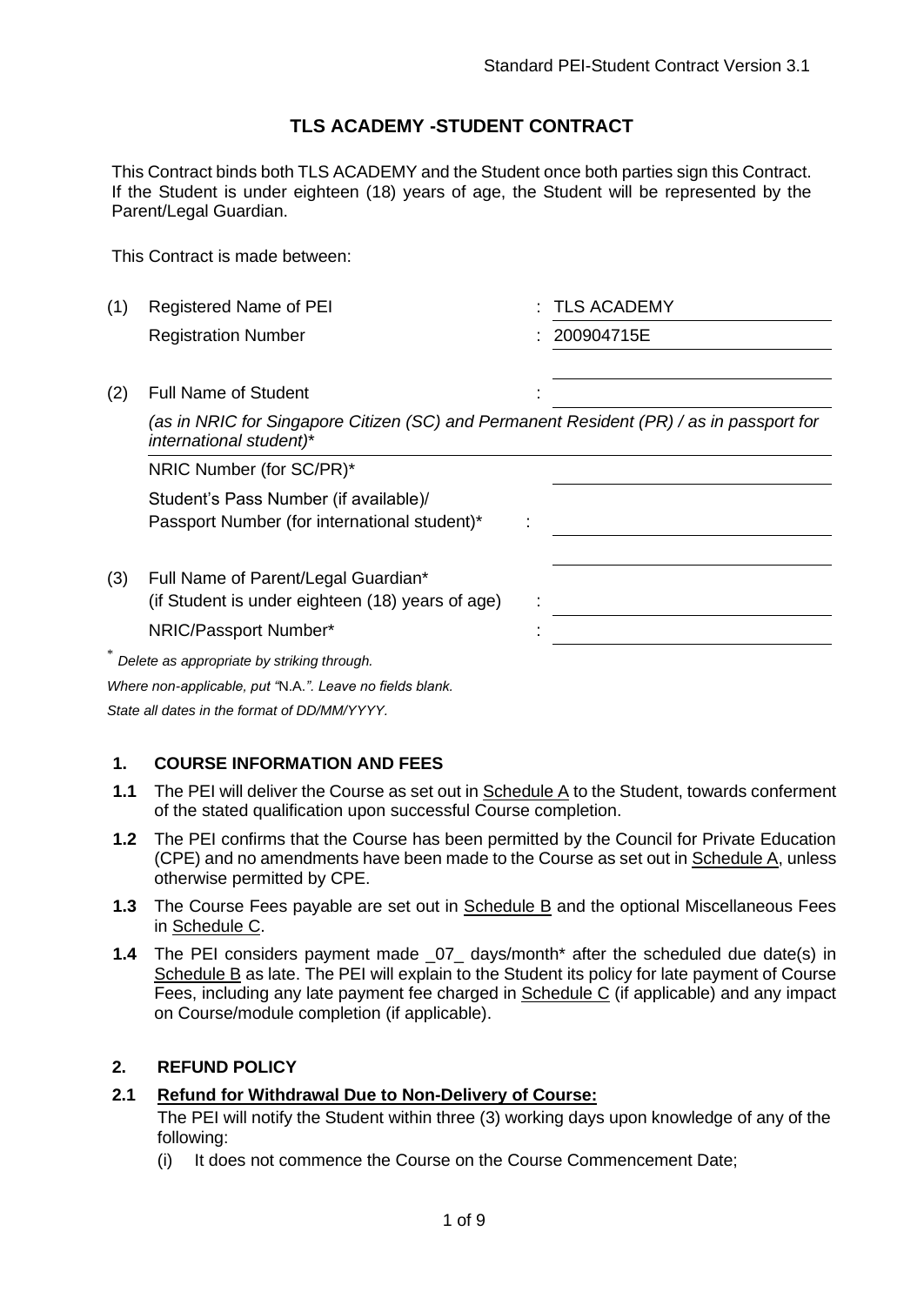- (ii) It terminates the Course before the Course Commencement Date;
- (iii) It does not complete the Course by the Course Completion Date;
- (iv) It terminates the Course before the Course Completion Date;
- (v) It has not ensured that the Student meets the course entry or matriculation requirement as set by the organisation stated in Schedule A within any stipulated timeline set by CPE; or
- (vi) The Student's Pass application is rejected by Immigration and Checkpoints Authority (ICA).

The Student should be informed in writing of alternative study arrangements (if any), and also be entitled to a refund of the entire Course Fees and Miscellaneous Fees already paid should the Student decide to withdraw, within seven (7) working days of the above notice.

#### **2.2 Refund for Withdrawal Due to Other Reasons:**

If the Student withdraws from the Course for any reason other than those stated in Clause 2.1, the PEI will, within seven (7) working days of receiving the Student's written notice of withdrawal, refund to the Student an amount based on the table in Schedule D.

#### **2.3 Refund During Cooling-Off Period:**

The PEI will provide the Student with a cooling-off period of seven (7) working days after he date that the Contract has been signed by both parties.

The Student will be refunded the highest percentage (stated in Schedule D) of the fees already paid if the Student submits a written notice of withdrawal to the PEI within the cooling-off period, regardless of whether the Student has started the course or not.

#### **3. ADDITIONAL INFORMATION**

- **3.1** The laws of Singapore will apply to how this Contract will be read and to the rights the parties have under this Contract.
- **3.2** If any part of this Contract is not valid for any reason under the law of Singapore, this will not affect any other part of this Contract.
- **3.3** If the Student and the PEI cannot settle a dispute using the way arranged by the PEI, the Student and the PEI may refer the dispute to the CPE Mediation-Arbitration Scheme www.cpe.gov.sg).
- **3.4** All information given by the Student to the PEI will not be given by the PEI to anyone else, unless the Student signs in writing that he agrees or unless the PEI is allowed to give the nformation by law.
- **3.5** If there is any other agreement between the PEI and the Student that is different from the erms in this Contract, then the terms in this Contract will apply.
- **3.6** If the Student or the PEI does not exercise or delay exercising any right granted by this Contract, the Student and the PEI will still be able to exercise the same type of right under his Contract during the rest of the time the Contract continues.
- **3.7** If this Contract is also signed or translated in any language other than English and there is a difference from the English language copy of this Contract, the English language copy will apply.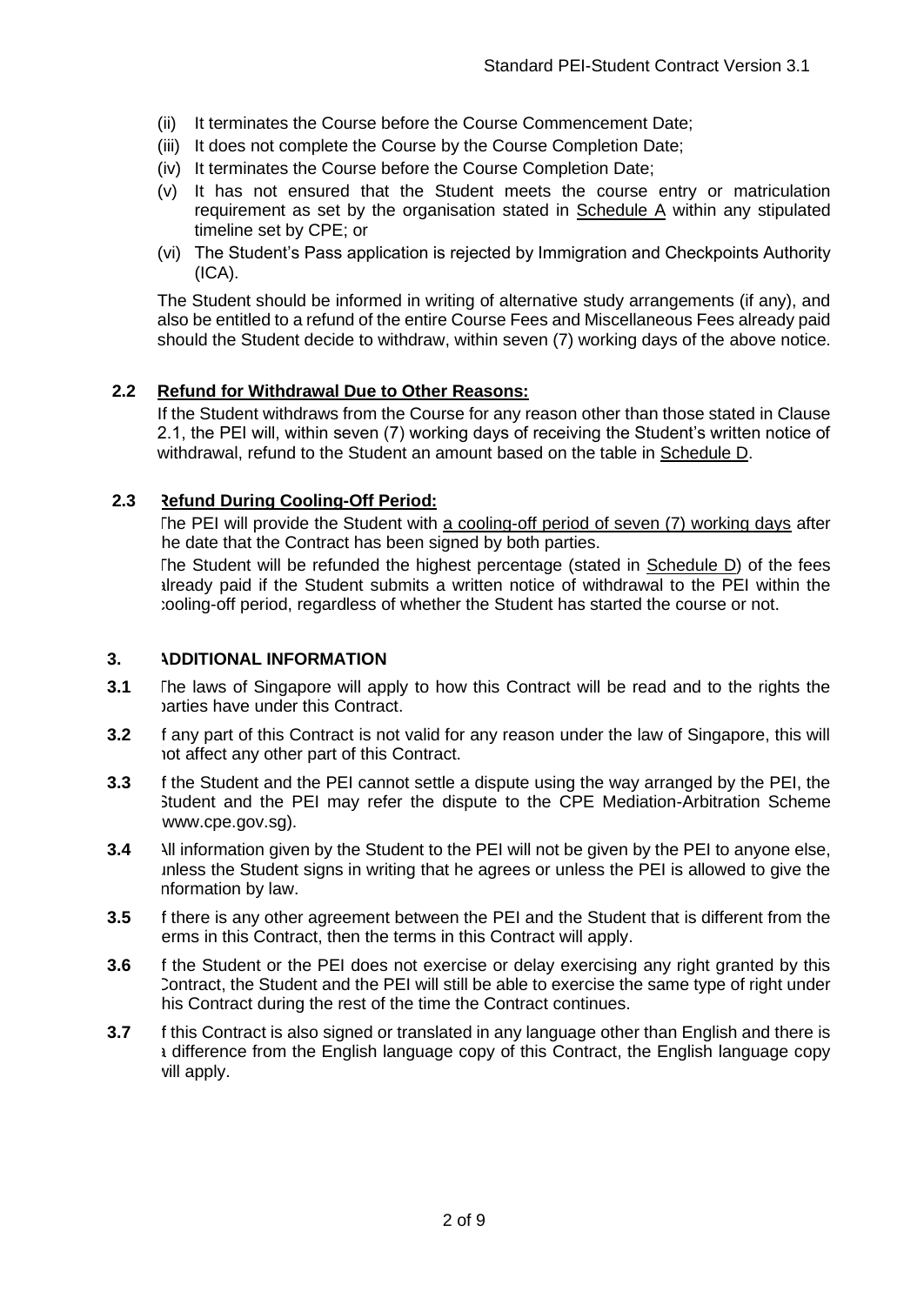# **SCHEDULE A COURSE DETAILS**

*Note: The information provided below should be the same as that submitted to the CPE.* 

| 1) | <b>Course Title</b>                                                                                                               | American High School Diploma - School of Tomorrow<br>Curriculum Grade 7                 |
|----|-----------------------------------------------------------------------------------------------------------------------------------|-----------------------------------------------------------------------------------------|
| 2) | Course Duration (in months)                                                                                                       | 12 Months                                                                               |
| 3) | Full-time or Part-time Course                                                                                                     | Full-time                                                                               |
| 4) | <b>Course Commencement Date</b>                                                                                                   | 10th January 2022                                                                       |
| 5) | <b>Course Completion Date</b>                                                                                                     | 31 <sup>st</sup> December 2022                                                          |
| 6) | Date of Commencement of Studies NA<br>if later than Course<br><b>Commencement Date</b><br>Note: "N.A." if both dates are the same |                                                                                         |
| 7) | Qualification<br>(Name of award to be conferred on<br>the Student upon successful<br>Course completion)                           | School of Tomorrow Curriculum Grade 7                                                   |
| 8) | Organisation which develops the<br>Course                                                                                         | <b>School of Tomorrow</b>                                                               |
| 9) | Organisation which awards/confers TLS Academy<br>the qualification                                                                |                                                                                         |
|    | 10) Course entry requirement(s)                                                                                                   | School of Tomorrow Curriculum Grade 6 or equivalent                                     |
|    | 11) Course schedule with modules<br>and/or subjects                                                                               | See Appendix E                                                                          |
|    | 12) Scheduled holidays (public and<br>school) and/or semester/term break https://tlsacademy.org<br>for course                     | See TLS Academy website at                                                              |
|    | 13) Examination and/or other<br>assessment period                                                                                 | Continual assessment throughout the course. Typically, upon<br>completion of each Pace. |
|    | 14) Expected examination results<br>release date                                                                                  | Continual assessment review will be made known within 2<br>weeks                        |
|    | 15) Expected award conferment date                                                                                                | 15 November 2022                                                                        |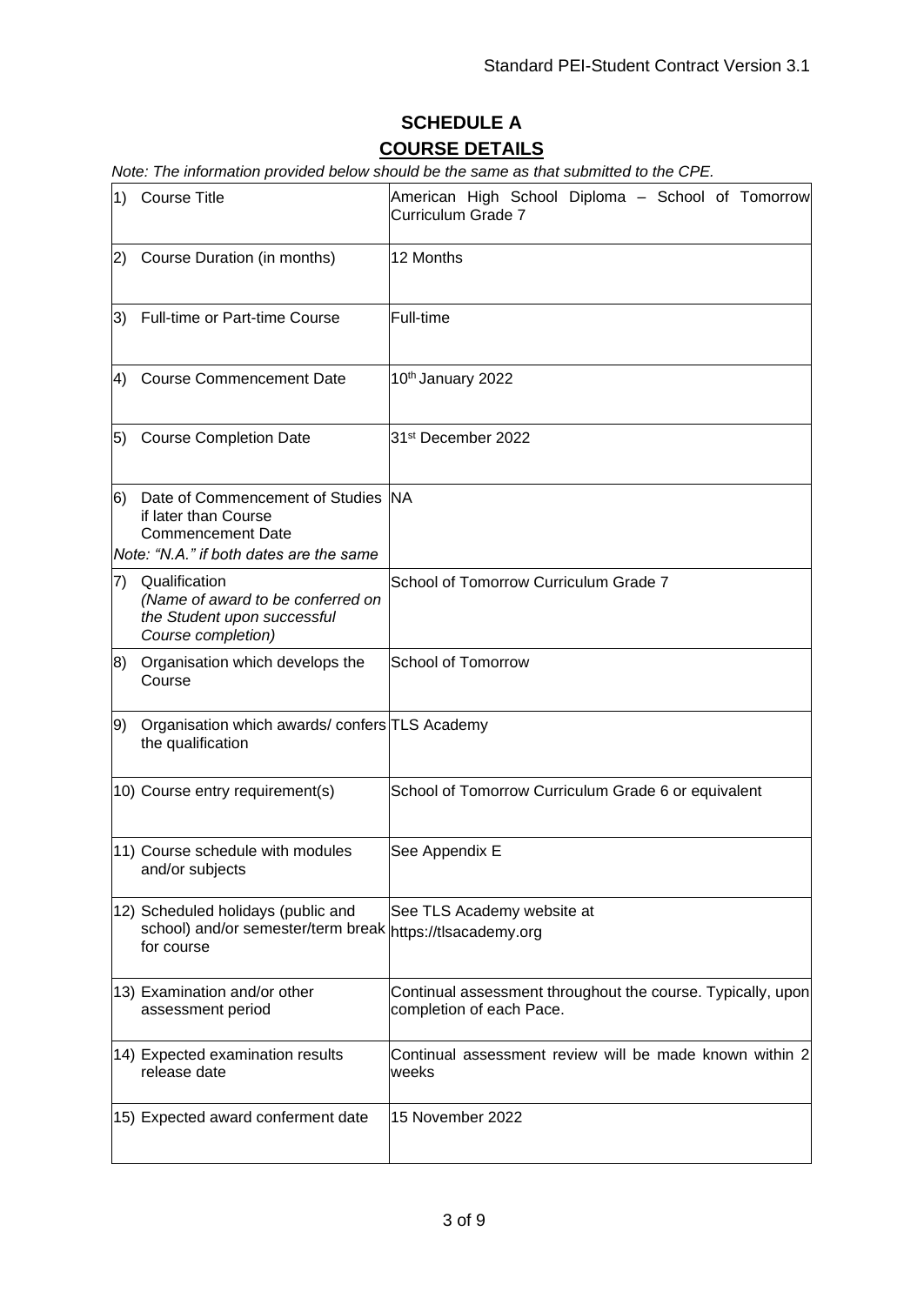# **SCHEDULE B COURSE FEES**

| <b>Fees Breakdown</b>             | <b>Total Payable</b><br>(with GST, if any)<br>(S\$) |
|-----------------------------------|-----------------------------------------------------|
| <b>Enrolment Fee</b>              | 1,000.00                                            |
| Annual School Fee                 | 12,000.00                                           |
| <b>Total Course Fees Payable:</b> | 13,000.00                                           |
| No of Instalments:                | 06                                                  |

# **INSTALMENT SCHEDULE**

| Instalment <sup>1</sup> Schedule  | Amount (with GST, if any)<br>(S\$) | Date Due <sup>2</sup>     |
|-----------------------------------|------------------------------------|---------------------------|
| 1st instalment                    | 3,000.00                           | 31 <sup>st</sup> Dec 2021 |
| 2nd instalment                    | 2,000.00                           | 28 <sup>th</sup> Feb 2022 |
| 3rd instalment                    | 2,000.00                           | 30 <sup>th</sup> Apr 2022 |
| 4th instalment                    | 2,000.00                           | 30 <sup>th</sup> Jun 2022 |
| <b>5th instalment</b>             | 2,000.00                           | 31 <sup>st</sup> Aug 2022 |
| <b>6th instalment</b>             | 2,000.00                           | 31 <sup>st</sup> Dec 2022 |
| <b>Total Course Fees Payable:</b> | 13,000.00                          |                           |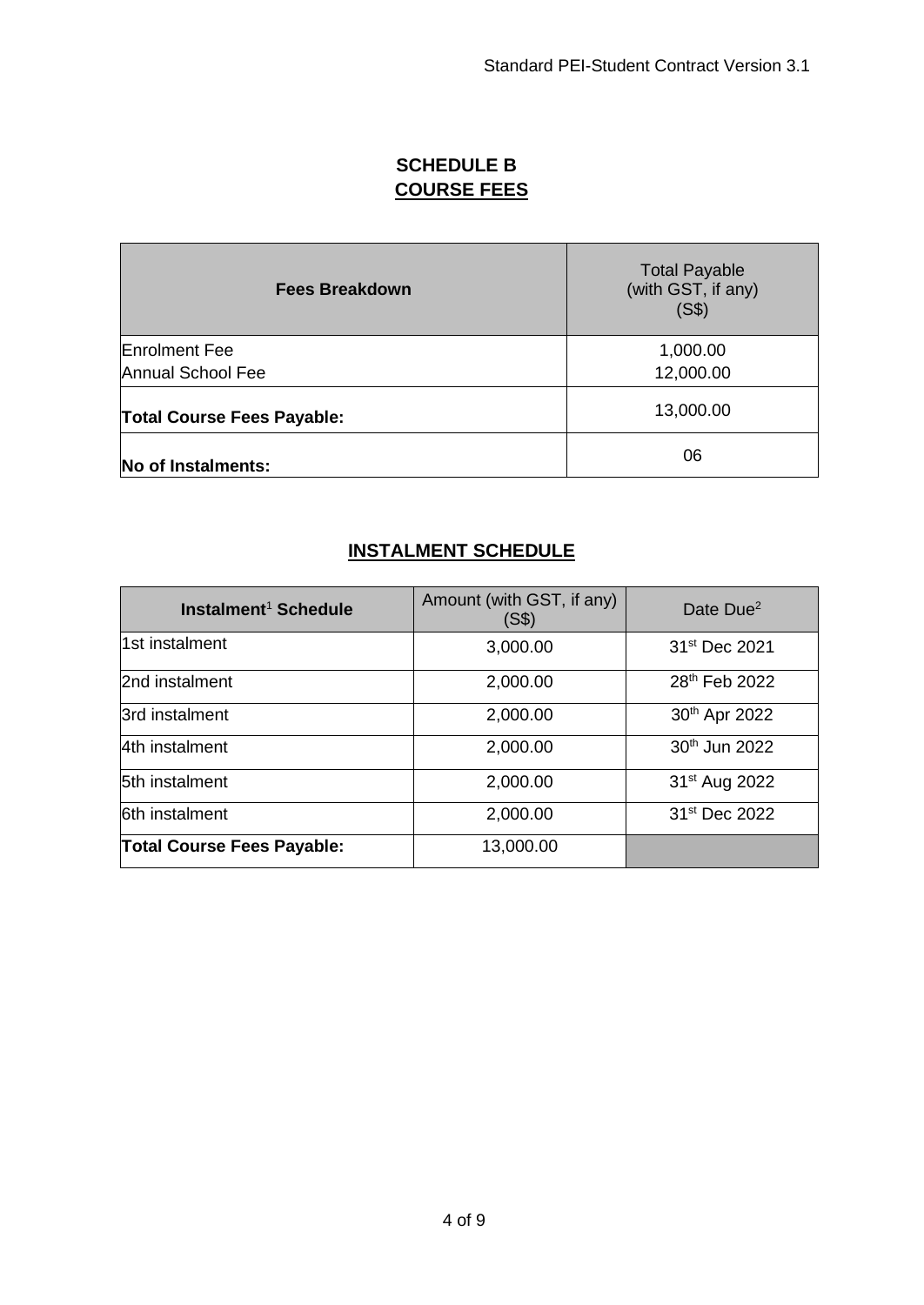## **SCHEDULE C MISCELLANEOUS FEES**<sup>3</sup>

| <b>Purpose of Fee</b>                                   | Amount (with GST, if any)<br>(S\$) |
|---------------------------------------------------------|------------------------------------|
| Registration Fee (applies for first year students only) | S\$500.00                          |
| Enrolment Fee (applies for first year students only)    | S\$1,000.00                        |
| Drama Class (optional)                                  | S\$30.00 per lesson                |
| Learning Support (optional)                             | S\$1,000.00 per month              |
| Other CCA (Co-Curricular Activities)                    | S\$10-S\$100                       |
| Field Trip (Local)                                      | S\$10-S\$100                       |
| <b>Field Trip (Overseas)</b>                            |                                    |
| Late payment fee                                        | S\$50.00                           |
| Diagnostic Test                                         | S\$100.00                          |
| <b>Material Fee</b>                                     | S\$960.00 per year                 |
| School T-Shirt                                          | S\$50.00                           |

3. Miscellaneous Fees refer to any non-compulsory fees which the students pay only when applicable. Such fees are normally collected by the PEI when the need arises

4. Please arrange payment via Paynow, bank transfer or make cheque payable to the following: Account Name : TLS Academy Pte Ltd Bank Name : OCBC Bank Ltd Bank A/C : 613 878 115 001 UEN: 200904715E г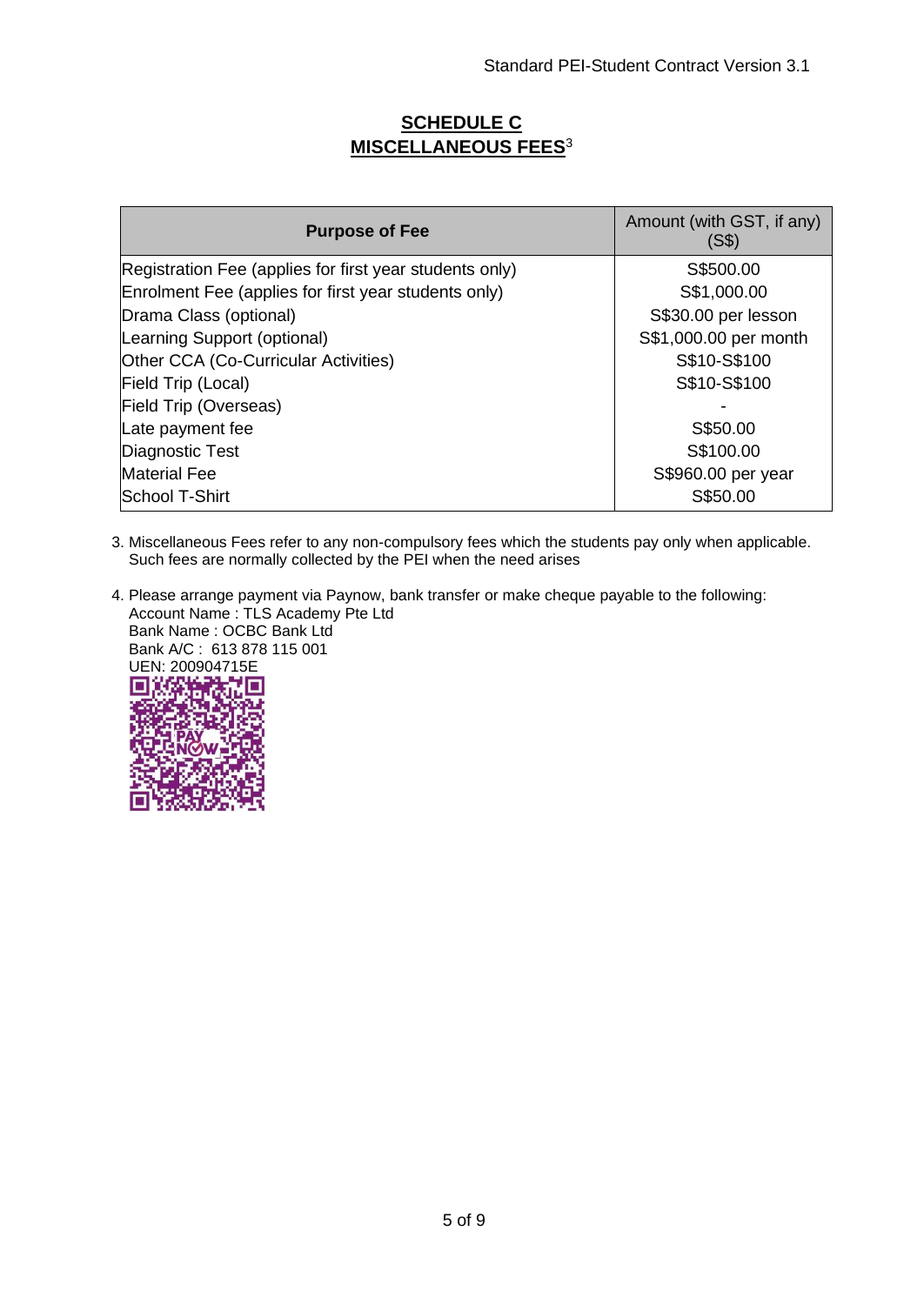# **SCHEDULE D REFUND TABLE**

| % of [the amount of fees paid under<br>Schedules B and C | If Student's written notice of withdrawal is received:                     |
|----------------------------------------------------------|----------------------------------------------------------------------------|
| [90]                                                     | more than [30] days before the Course Commencement<br>Date                 |
| [50]                                                     | before, but not more than [30] days before the Course<br>Commencement Date |
| [25]                                                     | after, but not more than [7] days after the Course<br>lCommencement Date   |
| [0]                                                      | more than [7] days after the Course Commencement<br>lDate                  |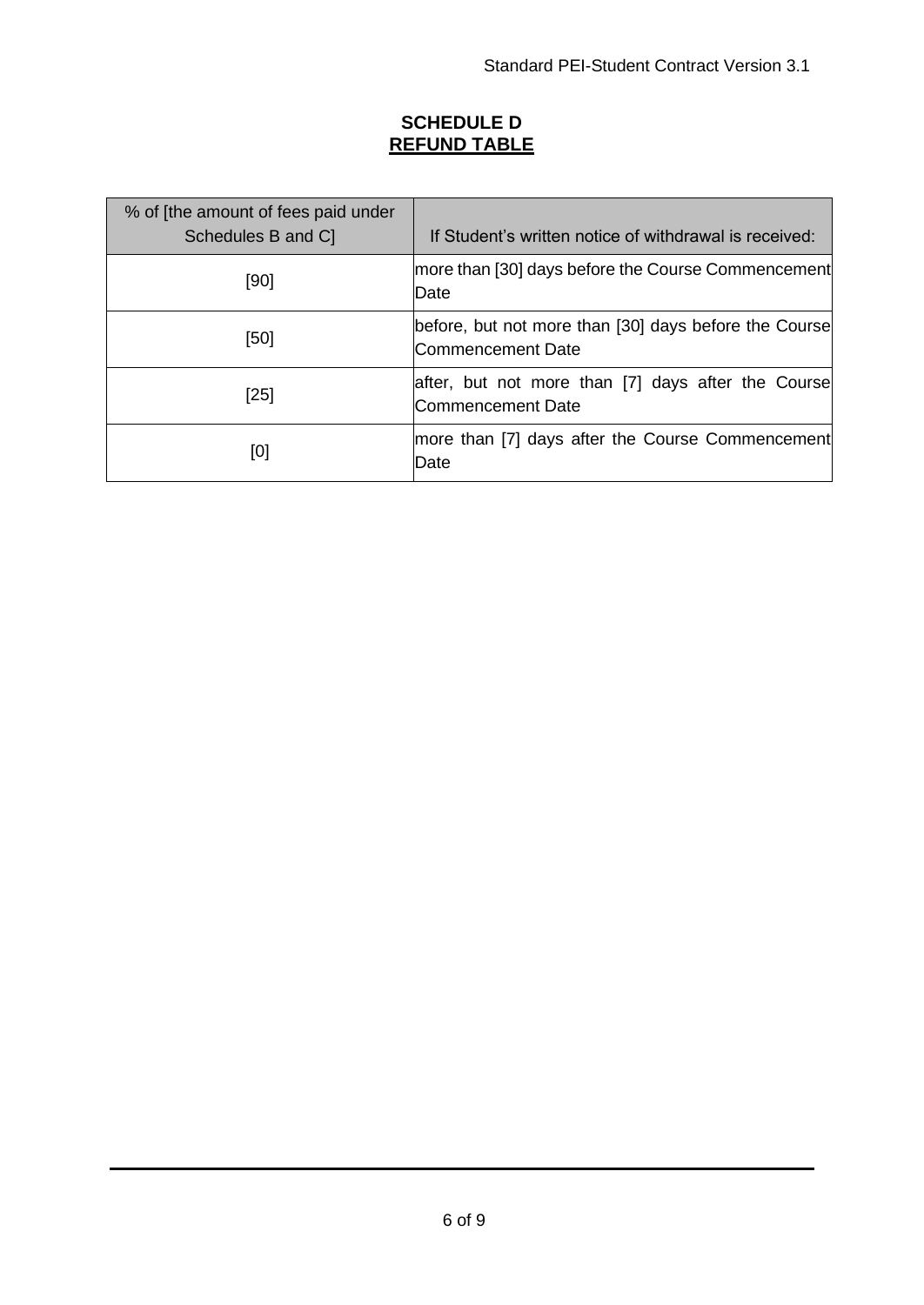## **SCHEDULE E**

### **COURSES**

#### **COURSES**

For classification purposes, our program may be divided into "Courses" according to grade levels. However, due to the individualized nature of our curriculum, unlike conventional education systems, a student may be at different levels in different subjects, and may progressively change levels on a continuum throughout the school year. Thus these "Courses" (curriculum levels) and their subsidiary "Modules" (subjects) are not conducted separately but in unison.

- 1. American High School Diploma School of Tomorrow Curriculum Grade 1
- 2. American High School Diploma School of Tomorrow Curriculum Grade 2
- 3. American High School Diploma School of Tomorrow Curriculum Grade 3
- 4. American High School Diploma School of Tomorrow Curriculum Grade 4
- 5. American High School Diploma School of Tomorrow Curriculum Grade 5
- 6. American High School Diploma School of Tomorrow Curriculum Grade 6
- 7. American High School Diploma School of Tomorrow Curriculum Grade 7
- 8. American High School Diploma School of Tomorrow Curriculum Grade 8
- 9. American High School Diploma School of Tomorrow Curriculum Grade 9
- 10. American High School Diploma School of Tomorrow Curriculum Grade 10
- 11. American High School Diploma School of Tomorrow Curriculum Grade 11
- 12. American High School Diploma School of Tomorrow Curriculum Grade 12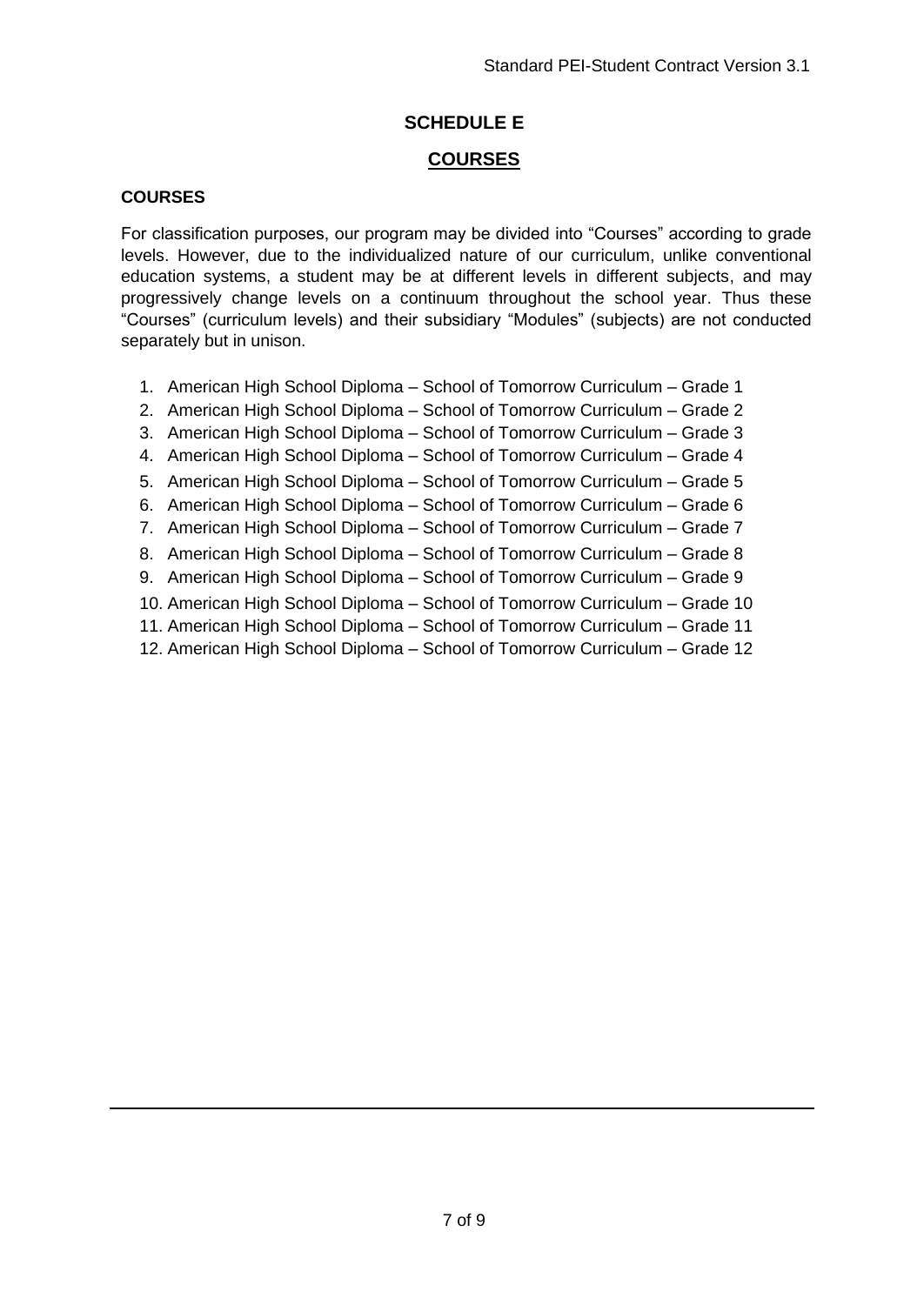## **SCHEDULE F**

# **SCHOOL TERMS AND HOLIDAYS CALENDAR**

SCHOOL TERMS FOR 2022

| <b>Semester 1</b> |                                      |  |
|-------------------|--------------------------------------|--|
| Term 1            | Monday 10 January to Friday 11 March |  |
| Term 2            | Monday 21 March to Friday 27 May     |  |

| <b>Semester 2</b> |                                           |  |
|-------------------|-------------------------------------------|--|
| Term 3            | Monday 27 June to Thursday 1 September    |  |
| Term 4            | Monday 12 September to Friday 18 November |  |

#### SCHOOL HOLIDAYS FOR 2021

|                           | <b>Semester 1</b>                    |
|---------------------------|--------------------------------------|
| Between Terms 1 and 2     | Saturday 12 March to Sunday 20 March |
| Between Semesters 1 and 2 | Saturday 28 May to Sunday 26 June    |

| <b>Semester 2</b>         |                                             |  |
|---------------------------|---------------------------------------------|--|
| Between Terms 3 and 4     | Saturday 3 September to Sunday 11 September |  |
| At the End of School Year | Saturday 19 November to Sunday 8 January    |  |

Public and other School Holidays for 2022

| <b>Holiday</b>          | <b>Date</b>                                               |
|-------------------------|-----------------------------------------------------------|
| New Year's Day          | Saturday 1 January to Monday 3 January                    |
| <b>Chinese New Year</b> | Monday 31 January                                         |
|                         | Wednesday 2 February                                      |
| Good Friday             | Friday 15 April                                           |
| Labour Day              | Sunday 1 May (the following Monday is a school holiday)   |
| Hari Raya Puasa         | Tuesday 3 May                                             |
| Vesak Day               | Sunday 15 May (the following Monday is a school holiday)  |
| Youth Day               | Sunday 3 July (the following Monday is a school holiday)  |
| Hari Raya Haji          | Sunday 10 July (the following Monday is a school holiday) |
| National Day            | Tuesday 9 August to Wednesday 10 August                   |
| Teacher's Day           | Friday 2 September                                        |
| Deepavali               | Monday 24 October                                         |
| Christmas Day           | Sunday 25 December                                        |